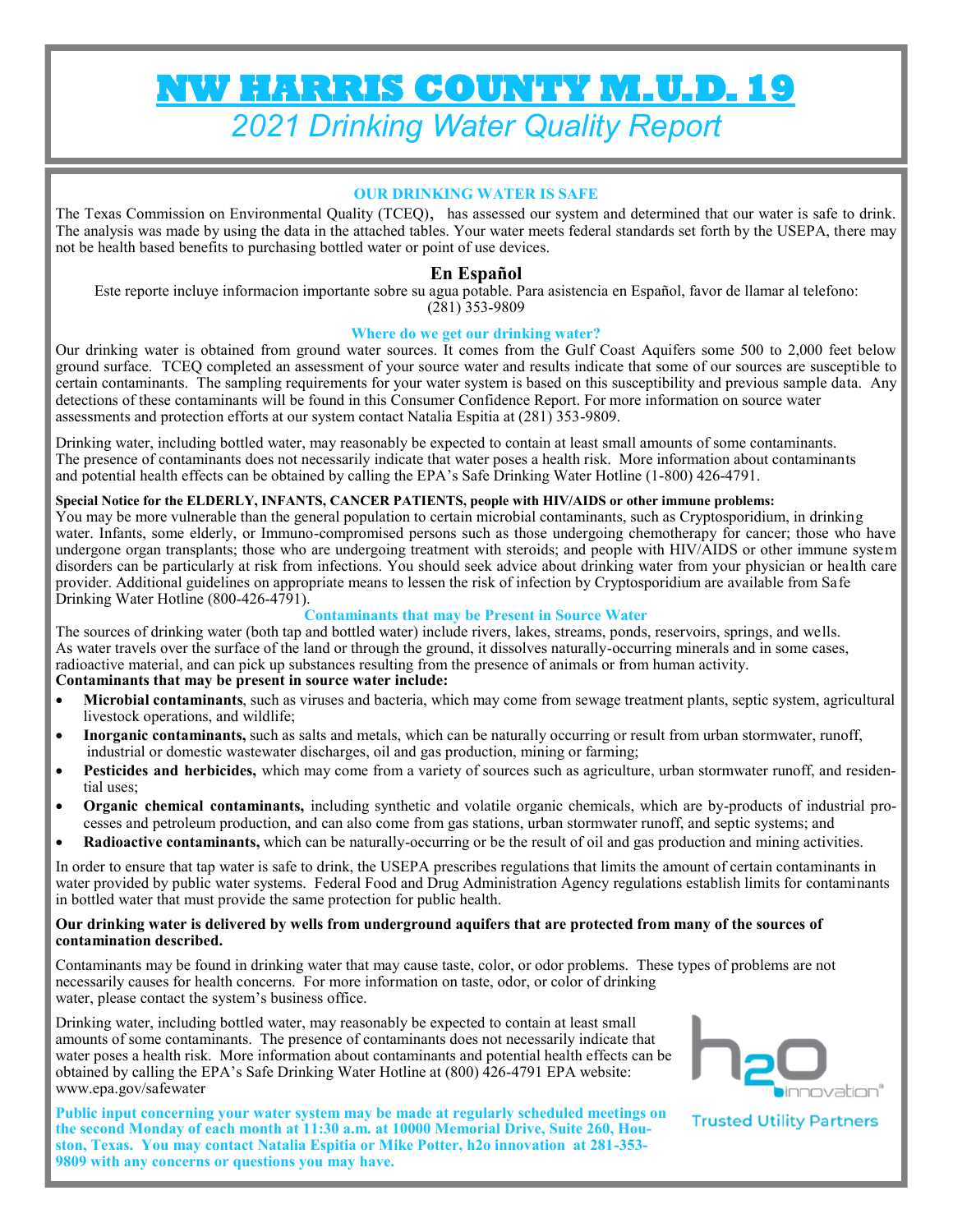# **About the Following Table**

The following table contains all of the chemical constituents which have been found in your drinking water for the most recent testing performed in accordance with applicable regulations. USEPA requires water systems to test up to 97 constituents. The constituents detected in your water are listed in the attached table.

# **DEFINITIONS**

**Maximum Contaminant Level (MCL)** - The highest level of a contaminant in drinking water. MCL's are set as close to the MCLG's as feasible using the best available treatment technology.

**Maximum Contaminant Level Goal (MCLG)** - The level of a contaminant in drinking water below which there is no known or expected health risk. MCLG's allow for a margin of safety.

**Treatment Technique** – A required process intended to reduce the level of a contaminant in drinking water.

**Action Level** – The concentration of a contaminant which, if exceeded, triggers treatment or other requirements which a water system must follow. **ppm** = parts per million or milligrams per liter (mg/l), one part per million corresponds to one minute in two years or a single penny in \$10,000. **ppb** = parts per billion or micrograms per liter (mg/l), one part per billion corresponds to one minute in 2,000 years or a single penny in  $$10,000,000.$ 

**pCi/l** = pico curies per liter: Measure of radioactivity.

**Maximum Residual Disinfectant Level (MRDL)** - The highest level of a disinfectant allowed in drinking water. There is convincing evidence that addition of a disinfectant is necessary for control of microbial contaminants.

# **Northwest Harris County Municipal Utility District No. 19 TX 1011927 - 2021 Drinking Water Quality: Report**

|      | <b>Inorganic Contaminants</b> |                                                                     |                                              |            |              |                            |                               |  |  |  |  |
|------|-------------------------------|---------------------------------------------------------------------|----------------------------------------------|------------|--------------|----------------------------|-------------------------------|--|--|--|--|
| Year | <b>Constituent</b>            | <b>Highest</b><br>Detected Level at<br><b>Any Sampling</b><br>Point | Range of<br><b>Detected</b><br><b>Levels</b> | <b>MCL</b> | <b>MCLG</b>  | <b>Units of</b><br>Measure | <b>Source of Constituent</b>  |  |  |  |  |
| 2019 | Arsenic                       | 3.2                                                                 | $3.2 - 3.2$                                  | 10         | $\mathbf{0}$ | ppb                        | Erosion of natural deposits.  |  |  |  |  |
| 2021 | Barium                        | 0.0605                                                              | $0.0605 - 0.0605$                            | 2          | 2            | ppm                        | Discharge of drilling wastes. |  |  |  |  |
| 2021 | Fluoride                      | 0.67                                                                | $0.67 - 0.67$                                | 4.0        | 4            | ppm                        | Erosion of natural deposits.  |  |  |  |  |
| 2019 | Selenium                      | 3.0                                                                 | $3.0 - 3.0$                                  | 50         | 50           | ppb                        | Erosion of natural deposits.  |  |  |  |  |
| 2020 | Nitrate                       | 0.02                                                                | $0.01 - 0.02$                                | 10         | $\mathbf{0}$ | ppm                        | Erosion of natural deposits.  |  |  |  |  |

\*Fluoride is found naturally in the Northampton Water Supply in an amount that is equivalent to the recommended levels approved for cavity prevention by the American Dental Association and the Texas Department of Health.

\*While your drinking water meets EPA standards for arsenic, it does contain low levels of arsenic. EPA's standard balances the current understanding of arsenics possible health effects against the costs of removing arsenic from drinking water. EPA continues to research the health effects of low levels of arsenic, which is a mineral known to cause cancer in humans at high concentrations and is linked to other health effects such as skin damage and circulatory problems.

|      | <b>Radioactive Contaminants</b> |                                                                            |                                       |            |              |                                   |                                             |  |  |  |  |
|------|---------------------------------|----------------------------------------------------------------------------|---------------------------------------|------------|--------------|-----------------------------------|---------------------------------------------|--|--|--|--|
| Year | <b>Constituent</b>              | <b>Highest</b><br><b>Detected Level at</b><br><b>Any Sampling</b><br>Point | Range of<br><b>Detected</b><br>Levels | <b>MCL</b> | <b>MCLG</b>  | <b>Units of</b><br><b>Measure</b> | <b>Source of Constituent</b>                |  |  |  |  |
| 2017 | Gross Beta                      | 4.1                                                                        | $4.1 - 4.1$                           | 4          | $\mathbf{0}$ | pCi/l                             | Decay of natural and man-<br>made deposits. |  |  |  |  |
| 2021 | Combined Radium<br>226/228      | 1.5                                                                        | $1.5 - 1.5$                           | 5          | $\mathbf{0}$ | pCi/L                             | Erosion of natural deposits.                |  |  |  |  |
| 2014 | Gross Alpha                     | 2.6                                                                        | $2.6 - 2.6$                           | 15         | $\theta$     | pCi/L                             | Erosion of natural deposits.                |  |  |  |  |

|      | <b>Disinfectant Residual</b> |                        |                                       |     |             |                            |                                           |  |  |  |
|------|------------------------------|------------------------|---------------------------------------|-----|-------------|----------------------------|-------------------------------------------|--|--|--|
| Year | Constituent                  | <b>Highest Average</b> | Range of<br><b>Detected</b><br>Levels | MCL | <b>MCLG</b> | Units of<br><b>Measure</b> | <b>Source of Constituent</b>              |  |  |  |
| 2021 | Chlorine<br>Disinfectant     | 2.43                   | $0.74 - 2.43$                         | 4   |             | ppm                        | Disinfectant used to control<br>microbes. |  |  |  |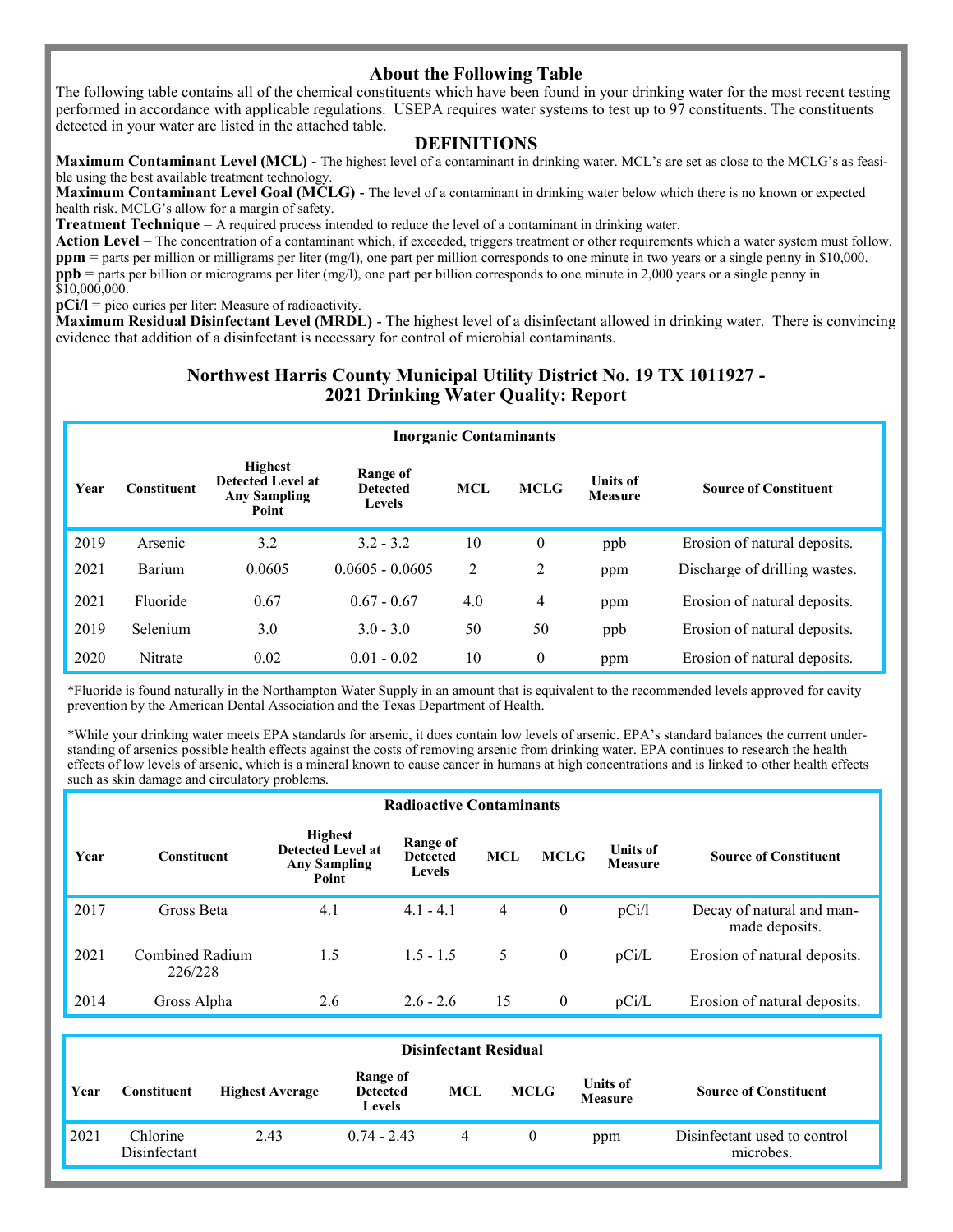|      | Unregulated Contaminants**  |                                                 |                                                     |                  |                         |  |  |  |  |  |
|------|-----------------------------|-------------------------------------------------|-----------------------------------------------------|------------------|-------------------------|--|--|--|--|--|
| Year | <b>Constituent</b>          | <b>Average of All</b><br><b>Sampling Points</b> | <b>Range of</b><br><b>Detected</b><br><b>Levels</b> | <b>Violation</b> | <b>Units of Measure</b> |  |  |  |  |  |
| 2020 | Dibromochloromethane        | 2.2                                             | $2.2 - 2.2$                                         | N                | ppb                     |  |  |  |  |  |
| 2020 | <b>Bromoform</b>            | 2.6                                             | $2.6 - 2.6$                                         | N                | ppb                     |  |  |  |  |  |
| 2020 | <b>Bromodichloromethane</b> | 1.0                                             | $1.0 - 1.0$                                         | N                | ppb                     |  |  |  |  |  |
| 2020 | Dichloroacetic Acid         | 1.2                                             | $1.2 - 1.2$                                         | N                | ppb                     |  |  |  |  |  |

\*\*Unregulated contaminants are those for which EPA has not established drinking water standards. The purpose of unregulated contaminant monitoring is to assist EPA in determining the occurrence of unregulated contaminants in drinking water and whether future regulation is warranted.

|      | <b>Lead and Copper</b> |                          |                                                   |                        |                  |                                   |                                                                |  |  |  |  |
|------|------------------------|--------------------------|---------------------------------------------------|------------------------|------------------|-----------------------------------|----------------------------------------------------------------|--|--|--|--|
| Year | Constituent            | The 90th Percen-<br>tile | <b>Number</b><br>Exceeding<br><b>Action Level</b> | <b>Action</b><br>Level | <b>MCLG</b>      | <b>Units of</b><br><b>Measure</b> | <b>Source of Constituent</b>                                   |  |  |  |  |
| 2018 | Lead                   | 0.0007                   | $\theta$                                          | 15                     | $\boldsymbol{0}$ | ppb                               | Corrosion of household plumbing<br>systems.                    |  |  |  |  |
| 2021 | Copper                 | 0.0953                   | $\theta$                                          | 1.3                    | 1.3              | ppm                               | Erosion natural deposits; Leaching<br>from wood preservatives. |  |  |  |  |

The 90th percentile of the Lead/ Copper analysis means the top 10% (highest sample results) of all samples collected.

If present, elevated levels of lead can cause serious health problems, especially for pregnant women and young children. Lead in drinking water is primarily from materials and components associated with service lines and home plumbing. This water supply is responsible for providing high quality drinking water, but cannot control the variety of materials used in plumbing components. When your water has been sitting for several hours, you can minimize the potential for lead exposure by flushing your tap for 30 seconds to 2 minutes before using water for drinking or cooking. If you are concerned about lead in your water, you may wish to have your water tested. Information on lead in drinking water, testing methods, and steps you can take to minimize exposure is available from the Safe Drinking Water Hotline or at http://www.epa.gov/safewater/lead.

#### **Organic Contaminants**

| Year | Constituent                            | <b>Highest Detected</b><br>Level at Any<br><b>Sampling Point</b> | <b>Range of<br/>Detected Levels</b> | MCL | MCL<br>G | Units of<br><b>Measure</b> | <b>Source of Constituent</b>                  |
|------|----------------------------------------|------------------------------------------------------------------|-------------------------------------|-----|----------|----------------------------|-----------------------------------------------|
| 2021 | Haloacetic Acids<br>(HAA5)             |                                                                  | $1.6 - 2.0$                         | 60  | n/a      | ppb                        | By-product of drinking water<br>chlorination. |
| 2021 | <b>Total Trihalomethanes</b><br>(TTHM) | 12                                                               | $11.8 - 12.0$                       | 80  | n/a      | ppb                        | By-product of drinking water<br>chlorination. |

# **During 2021, Northwest Harris County Municipal Utility District No. 19 received water from Harris County Municipal Utility District No. 1 TX1010539. The following water quality information was provided by Harris County Municipal Utility District No. 1:**

|      | <b>Organic Contaminants</b>    |                                                                            |                                              |            |             |                            |                                               |  |  |  |  |
|------|--------------------------------|----------------------------------------------------------------------------|----------------------------------------------|------------|-------------|----------------------------|-----------------------------------------------|--|--|--|--|
| Year | <b>Constituent</b>             | <b>Highest</b><br><b>Detected Level at</b><br><b>Any Sampling</b><br>Point | Range of<br><b>Detected</b><br><b>Levels</b> | <b>MCL</b> | <b>MCLG</b> | <b>Units of</b><br>Measure | <b>Source of Constituent</b>                  |  |  |  |  |
| 2021 | Total Trihalomethanes<br>TTHM) |                                                                            | 7 - 7                                        | 80         | n/a         | ppb                        | By-product of drinking water<br>chlorination. |  |  |  |  |
| 2021 | Haloacetic Acids<br>(HAA5)     | 1.1                                                                        | $1.1 - 1.11$                                 | 60         | n/a         | ppb                        | By-product of drinking water<br>chlorination. |  |  |  |  |

\*The value in the Highest Level or Average Detected column in the highest average of all HAA5/TTHM sample results collected at a location over a year.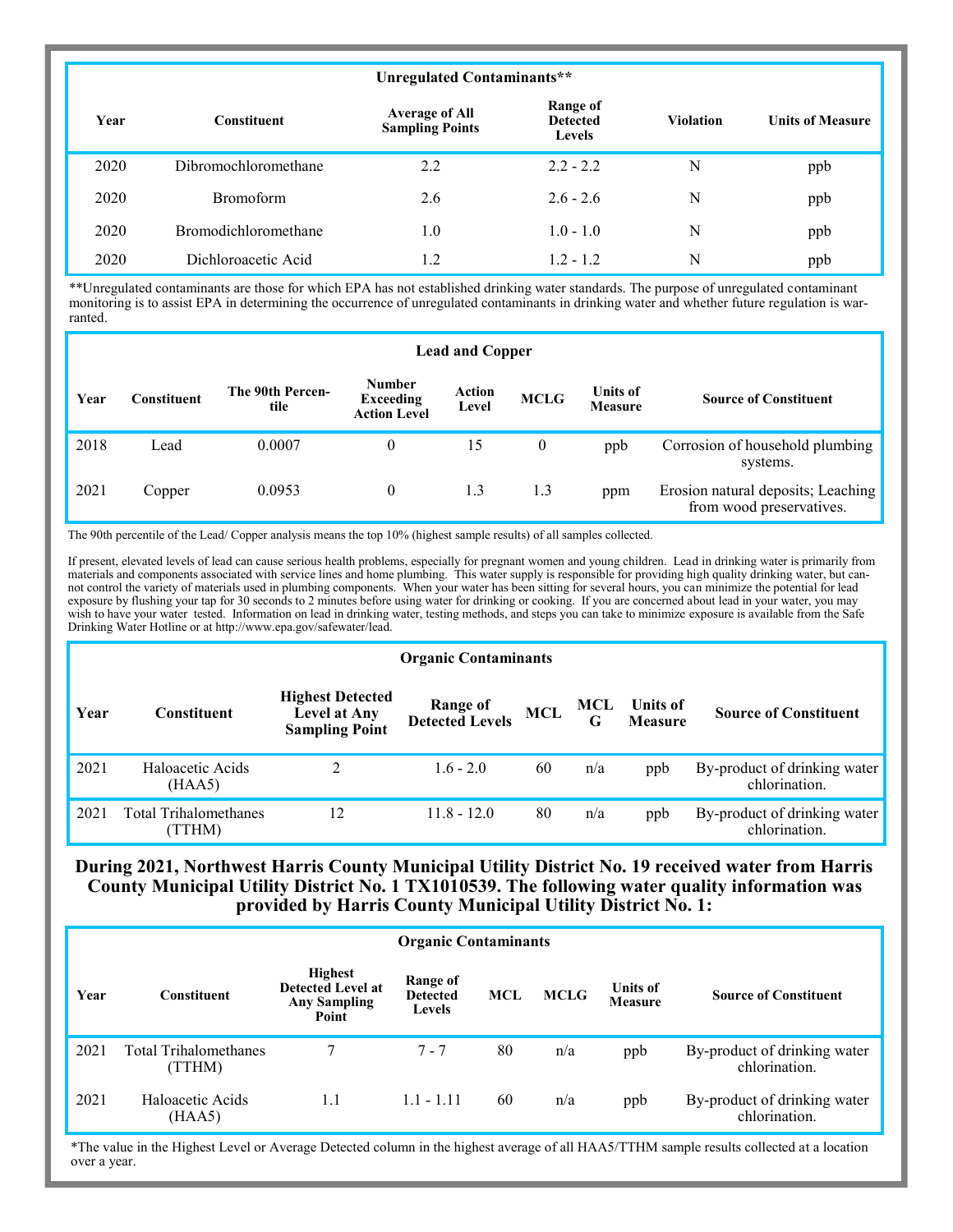# **Inorganic Contaminants**

| Year | Constituent | <b>Highest</b><br><b>Detected Level at</b><br><b>Any Sampling</b><br>Point | Range of<br><b>Detected</b><br><b>Levels</b> | <b>MCL</b> | <b>MCLG</b>    | <b>Units of</b><br><b>Measure</b> | <b>Source of Constituent</b>  |
|------|-------------|----------------------------------------------------------------------------|----------------------------------------------|------------|----------------|-----------------------------------|-------------------------------|
| 2021 | Barium      | 0.238                                                                      | $0.238 - 0.238$                              | 2          | 2              | ppm                               | Discharge of drilling wastes. |
| 2021 | Fluoride    | 0.30                                                                       | $0.28 - 0.30$                                | 4.0        | $\overline{4}$ | ppm                               | Erosion of natural deposits.  |
| 2015 | Nitrite     | 0.01                                                                       | $0.01 - 0.01$                                | 10         | 10             | ppm                               | Erosion of natural deposits.  |
| 2021 | Arsenic*    | 5.1                                                                        | $5.1 - 5.1$                                  | 10         | $\mathbf{0}$   | ppb                               | Erosion of natural deposits.  |

\*Fluoride is found naturally in the Northampton Water Supply in an amount that is equivalent to the recommended levels approved for cavity prevention by the American Dental Association and the Texas Department of Health.

\*While your drinking water meets EPA standards for arsenic, it does contain low levels of arsenic. EPA's standard balances the current understanding of arsenics possible health effects against the costs of removing arsenic from drinking water. EPA continues to research the health effects of low levels of arsenic, which is a mineral known to cause cancer in humans at high concentrations and is linked to other health effects such as skin damage and circulatory problems.

|      | <b>Radioactive Contaminants</b> |                                                                            |                                              |            |              |                                   |                                            |  |  |  |  |
|------|---------------------------------|----------------------------------------------------------------------------|----------------------------------------------|------------|--------------|-----------------------------------|--------------------------------------------|--|--|--|--|
| Year | <b>Constituent</b>              | <b>Highest</b><br><b>Detected Level at</b><br><b>Any Sampling</b><br>Point | Range of<br><b>Detected</b><br><b>Levels</b> | <b>MCL</b> | <b>MCLG</b>  | <b>Units of</b><br><b>Measure</b> | <b>Source of Constituent</b>               |  |  |  |  |
| 2021 | Gross Alpha                     | 4.0                                                                        | $0 - 4.0$                                    | 15         | $\mathbf{0}$ | pCi/l                             | Erosion of natural deposits.               |  |  |  |  |
| 2016 | Gross Beta                      | 4.1                                                                        | $4.1 - 4.1$                                  | 50         | $\theta$     | pCi/l                             | Decay of natural and man-made<br>deposits. |  |  |  |  |
| 2021 | Combined<br>Radium<br>226/228   | 1.5                                                                        | $0 - 1.5$                                    | 5          | $\mathbf{0}$ | pCi/L                             | Erosion of natural deposits.               |  |  |  |  |
| 2021 | Uranium                         | 3.1                                                                        | $0 - 3.1$                                    | 30         | $\mathbf{0}$ | $\frac{u g}{l}$                   | Erosion of natural deposits.               |  |  |  |  |

|      | Unregulated Contaminants** |                                                 |                                              |                         |  |  |  |  |  |  |
|------|----------------------------|-------------------------------------------------|----------------------------------------------|-------------------------|--|--|--|--|--|--|
| Year | <b>Constituent</b>         | <b>Average of All</b><br><b>Sampling Points</b> | Range of<br><b>Detected</b><br><b>Levels</b> | <b>Units of Measure</b> |  |  |  |  |  |  |
| 2020 | <b>Bromoform</b>           | 1.5                                             | $1.5 - 1.5$                                  | ppb                     |  |  |  |  |  |  |
| 2020 | Dibromochloromethane       | 1.7                                             | $1.7 - 1.7$                                  | ppb                     |  |  |  |  |  |  |
| 2020 | Dichloroacetic Acid        | 1.2                                             | $1.2 - 1.2$                                  | ppb                     |  |  |  |  |  |  |

\*\*Unregulated contaminants are those for which EPA has not established drinking water standards. The purpose of unregulated contaminant monitoring is to assist EPA in determining the occurrence of unregulated contaminants in drinking water and whether future regulation is warranted.

|      | <b>Disinfectant Residual</b> |                        |                                              |     |             |                                   |                                           |  |  |  |
|------|------------------------------|------------------------|----------------------------------------------|-----|-------------|-----------------------------------|-------------------------------------------|--|--|--|
| Year | Constituent                  | <b>Highest Average</b> | Range of<br><b>Detected</b><br><b>Levels</b> | MCL | <b>MCLG</b> | <b>Units of</b><br><b>Measure</b> | <b>Source of Constituent</b>              |  |  |  |
| 2021 | Chlorine<br>Disinfectant     | 2.17                   | $0.79 - 2.70$                                | 4   |             | ppm                               | Disinfectant used to control<br>microbes. |  |  |  |